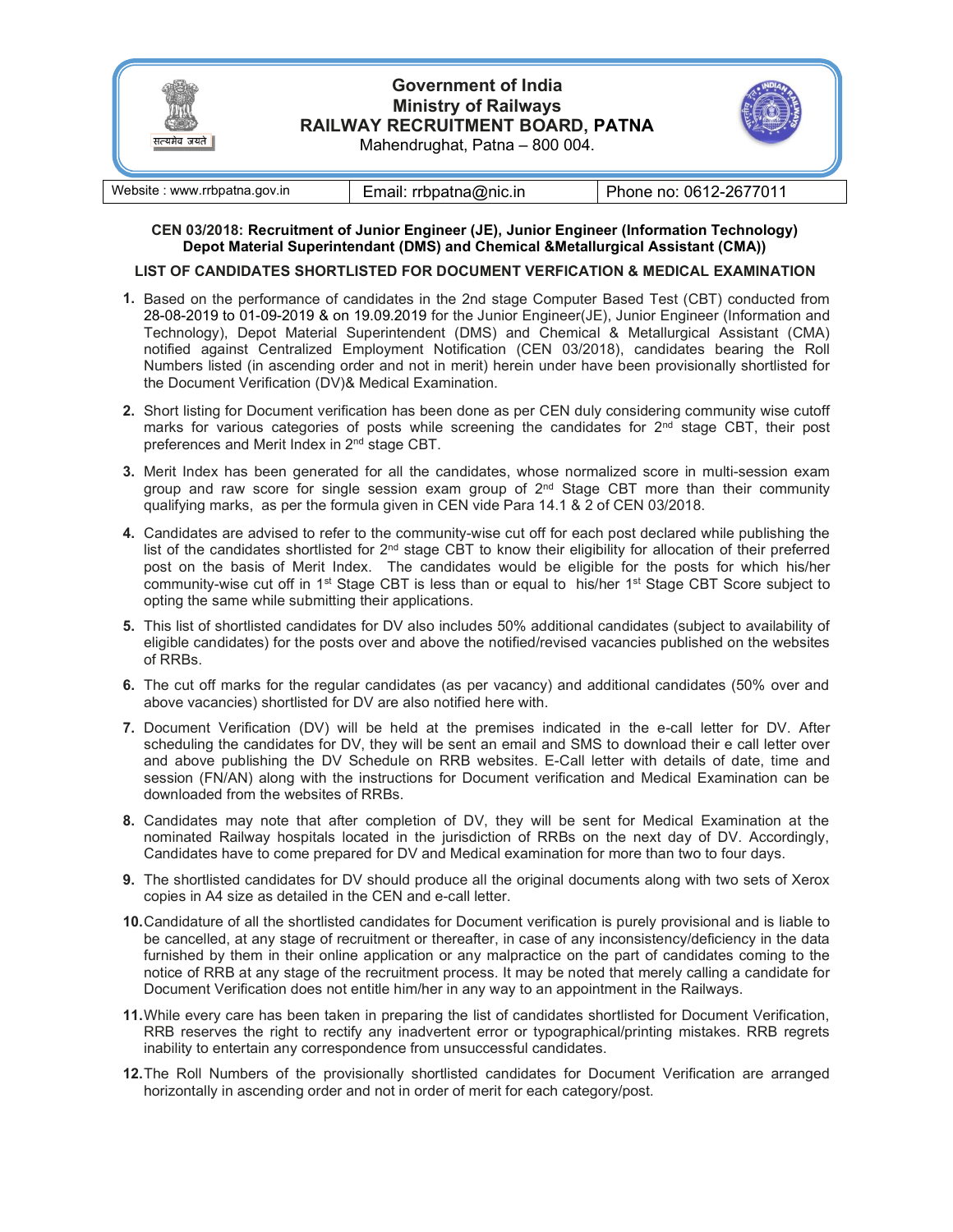- 13. Regarding Medical Examination, candidates are advised that after completion of DV, medical examination will be carried out by Railway Hospital/Health Unit. Candidates have to pay the prescribed medical fee of Rs 24/- only. There are no other charges to be paid to the Hospitals/Health Unit for the medical examination. In rare cases, where the investigation like CT Scan, Ultra Sound, tests to rule out refractive eye surgery etc., have to be carried out for which necessary facility is not available in the Railway Hospital/Health Unit, then for such investigation, candidates may have to make the requisite payment to the concerned laboratory/hospital.
- 14. Candidates may note that all the recruitment related activities by Railways is purely on merit basis only and candidates are not required to make any payment to any authorities other than the prescribed Medical Examination fee of Rs.24/-
- 15. Important: Beware of the touts who may misguide the candidates with false promises of getting them selected for the job on illegal consideration. The recruitment process in the RRB exams is fully computerized and the selection is based purely on the merit of candidates.
- 16. Candidates are advised to regularly visit RRB's official website for the updates.

|                 | <b>POTINTIAN EIGEDI DETAINMENT ON CHOICHOLD FOR TOT CHO POULD OF DET DING &amp; DING.</b> |                 |                 |                 |
|-----------------|-------------------------------------------------------------------------------------------|-----------------|-----------------|-----------------|
| 263811174321284 | 263812293221230                                                                           | 263812295251032 | 263812296161204 | 263812301331165 |
| 263812303041103 | 263812308051071                                                                           | 263812311131152 | 263812311161038 | 263812437241094 |
| 263813367171087 | 263813378241127                                                                           | 263814443111030 | 263815218101188 | 263815218311174 |
| 263817162041007 | 263817162071209                                                                           | 263817162081166 | 263817164301113 | 263817164311291 |
| 263817166331027 | 263817166341080                                                                           | 263817289351119 | 263818315161225 | 263819359101180 |
| 263819388131143 | 263819389271128                                                                           | 263819389281115 | 263819390081189 | 263819392271043 |
| 263819395241102 | 263821180311009                                                                           | 263822405161113 | 263826131011075 | 263826131021007 |
| 263826131021105 | 263826131031233                                                                           | 263826131091265 | 263826131121001 | 263826131131203 |
| 263826131141037 | 263826131161157                                                                           | 263826131201170 | 263826131211058 | 263826131211069 |
| 263826131211109 | 263826131231080                                                                           | 263826131231194 | 263826131231309 | 263826132011269 |
| 263826132021134 | 263826132041022                                                                           | 263826132051136 | 263826132061106 | 263826132071141 |
| 263826132211006 | 263826132211186                                                                           | 263826132221072 | 263826132221213 | 263826132221222 |
| 263826132231145 | 263826132231211                                                                           | 263826132241316 | 263826132251162 | 263826132261174 |
| 263826132271144 | 263826132271148                                                                           | 263826132281088 | 263826132281110 | 263826132281208 |
| 263826132291264 | 263826132301319                                                                           | 263826132311187 | 263826132321072 | 263826132331099 |
| 263826133051029 | 263826133061078                                                                           | 263826133071047 | 263826133091074 | 263826133091076 |
| 263826133101097 | 263826133111027                                                                           | 263826133111148 | 263826133121175 | 263826133141063 |
| 263826133151073 | 263826133161159                                                                           | 263826133181018 | 263826133181175 | 263826133191010 |
| 263826133201062 | 263826133221016                                                                           | 263826133231202 | 263826133261147 | 263826133281043 |
| 263826133321047 | 263826133341201                                                                           | 263826134011256 | 263826134021288 | 263826134031195 |
| 263826134051061 | 263826134081229                                                                           | 263826134081256 | 263826134091024 | 263826134101263 |
| 263826134121056 | 263826134131175                                                                           | 263826134151059 | 263826134151114 | 263826134161315 |
| 263826134171154 | 263826134171155                                                                           | 263826134171180 | 263826134181116 | 263826134181245 |
| 263826134191237 | 263826134201043                                                                           | 263826134211098 | 263826134211181 | 263826134211205 |
| 263826134221022 | 263826134241251                                                                           | 263826134241290 | 263826134251175 | 263826134281285 |
| 263826134311031 | 263826134311294                                                                           | 263826134331169 | 263826134341250 | 263826134351085 |
| 263826135011263 | 263826135021281                                                                           | 263826135031027 | 263826135031128 | 263826135041267 |
| 263826135051037 | 263826135051087                                                                           | 263826135051265 | 263826135091008 | 263826135101008 |
| 263826135121160 | 263826135131208                                                                           | 263826135141047 | 263826135141218 | 263826135151176 |
| 263826135151212 | 263826135171074                                                                           | 263826135171277 | 263826135181208 | 263826135201008 |
| 263826135201138 | 263826135211158                                                                           | 263826135211285 | 263826135221048 | 263826135241271 |
| 263826135251125 | 263826135251292                                                                           | 263826135261037 | 263826135261248 | 263826135281085 |
| 263826135291174 | 263826135291198                                                                           | 263826135301210 | 263826135301320 | 263826135311209 |
| 263826135341005 | 263826135341291                                                                           | 263826135351181 | 263826136021016 | 263826136031184 |
| 263826136071185 | 263826136081030                                                                           | 263826136091104 | 263826136121137 | 263826136141161 |

## Combined List of candidates shortlisted for DV for the posts of JE, DMS & CMA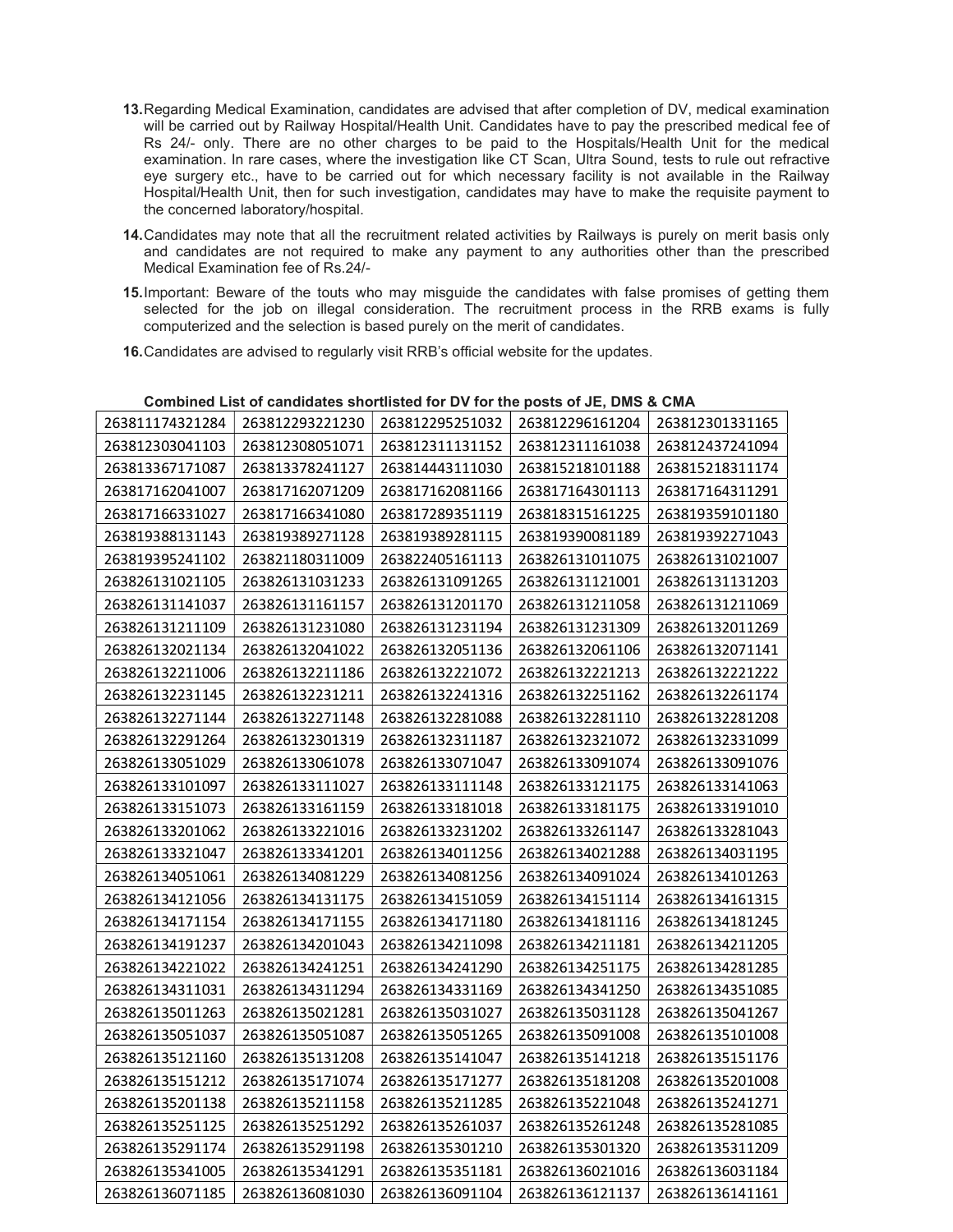| 263826136161124 | 263826136161173 | 263826136171072 | 263826136181020 | 263826136181058 |
|-----------------|-----------------|-----------------|-----------------|-----------------|
| 263826136181086 | 263826136221089 | 263826136221179 | 263826136231094 | 263826136241182 |
| 263826136261154 | 263826136321136 | 263826137051093 | 263826137101186 | 263826137111129 |
| 263826137131077 | 263826137131103 | 263826137131186 | 263826137131210 | 263826137161167 |
| 263826137161219 | 263826137191047 | 263826137191059 | 263826137201033 | 263826137231083 |
| 263826137241072 | 263826137241123 | 263826137251180 | 263826137271033 | 263826137281026 |
| 263826137301186 | 263826137321126 | 263826137341029 | 263826137351127 | 263826137351298 |
| 263826138011007 | 263826138011102 | 263826138021201 | 263826138031014 | 263826138031124 |
| 263826138041142 | 263826138051049 | 263826138071014 | 263826138081118 | 263826138101116 |
| 263826138161079 | 263826138171065 | 263826138171244 | 263826138201143 | 263826138201188 |
| 263826138211247 | 263826138241262 | 263826138251062 | 263826138291037 | 263826138301018 |
| 263826138301223 | 263826138311048 | 263826138311092 | 263826138321206 | 263826138331247 |
| 263826138351207 | 263826139021185 | 263826139021196 | 263826139051019 | 263826139101159 |
| 263826139121066 | 263826139121089 | 263826139131092 | 263826139191065 | 263826139191187 |
| 263826139221064 | 263826139221120 | 263826139241127 | 263826139291130 | 263826139311033 |
| 263826139341107 | 263826140031076 | 263826140071208 | 263826140101025 | 263826140101142 |
| 263826140111200 | 263826140171153 | 263826140191080 | 263826140221099 | 263826140241011 |
| 263826140251159 | 263826140261107 | 263826140271139 | 263826140301200 | 263826140311068 |
| 263826140321161 | 263826141111095 | 263826141121060 | 263826141121096 | 263826141131001 |
| 263826141131050 | 263826141141046 | 263826141161031 | 263826141161094 | 263826141181098 |
| 263826141181140 | 263826141221003 | 263826141251046 | 263826141261070 | 263826141261150 |
| 263826141271089 | 263826141281074 | 263826141321033 | 263826141331025 | 263826141341179 |
| 263826141351084 | 263826142011210 | 263826142031219 | 263826142081094 | 263826142081139 |
| 263826142091227 | 263826142091261 | 263826142131252 | 263826142141067 | 263826142141103 |
| 263826142151276 | 263826142161084 | 263826142171238 | 263826142171287 | 263826142191121 |
| 263826142201043 | 263826142231084 | 263826142251222 | 263826142261078 | 263826142261118 |
| 263826142271131 | 263826142281049 | 263826142291079 | 263826142301169 | 263826142321138 |
| 263826142331174 | 263826142331204 | 263826143011173 | 263826143021169 | 263826143031127 |
| 263826143091147 | 263826143131172 | 263826143131186 | 263826143141099 | 263826143151018 |
| 263826143171110 | 263826143191074 | 263826143191117 | 263826143211091 | 263826143221135 |
| 263826143241013 | 263826143251022 | 263826143261022 | 263826143261048 | 263826143281106 |
| 263826143301020 | 263826143301077 | 263826143301135 | 263826144011272 | 263826144041085 |
| 263826144061205 | 263826144101149 | 263826144111220 | 263826144121133 | 263826144151280 |
| 263826144161059 | 263826144161064 | 263826144161154 | 263826144161258 | 263826144171254 |
| 263826144191127 | 263826144231052 | 263826144231212 | 263826144241293 | 263826144261023 |
| 263826144261236 | 263826144271115 | 263826144301118 | 263826144341125 | 263826145011150 |
| 263826145011264 | 263826145021163 | 263826145031332 | 263826145031357 | 263826145061153 |
| 263826145061264 | 263826145071073 | 263826145081078 | 263826145081318 | 263826145081407 |
| 263826145101208 | 263826145101286 | 263826145111365 | 263826145231051 | 263826145231285 |
| 263826145231357 | 263826145241184 | 263826145241257 | 263826145251114 | 263826145251384 |
| 263826145261318 | 263826145261371 | 263826145281117 | 263826145291309 | 263826145301134 |
| 263826145301360 | 263826145311140 | 263826145311257 | 263826145311267 | 263826145331248 |
| 263826145341298 | 263826145351405 | 263826146011016 | 263826146011139 | 263826146031134 |
| 263826146051054 | 263826146051152 | 263826146061120 | 263826146061184 | 263826146081190 |
| 263826146091121 | 263826146101082 | 263826146141128 | 263826146161153 | 263826146171006 |
| 263826146201155 | 263826146221140 | 263826146231049 | 263826146241010 | 263826146261032 |
| 263826146271221 | 263826146281074 | 263826146311225 | 263826146331219 | 263827181051085 |
| 263827181151079 | 263827181181138 | 263827181211227 | 263827182071070 | 263827182071185 |
| 263827182271184 | 263827183071197 | 263827183111282 | 263827183231137 | 263827183331138 |
| 263827184011167 | 263827184071224 | 263827184091232 | 263827184111200 | 263827184131191 |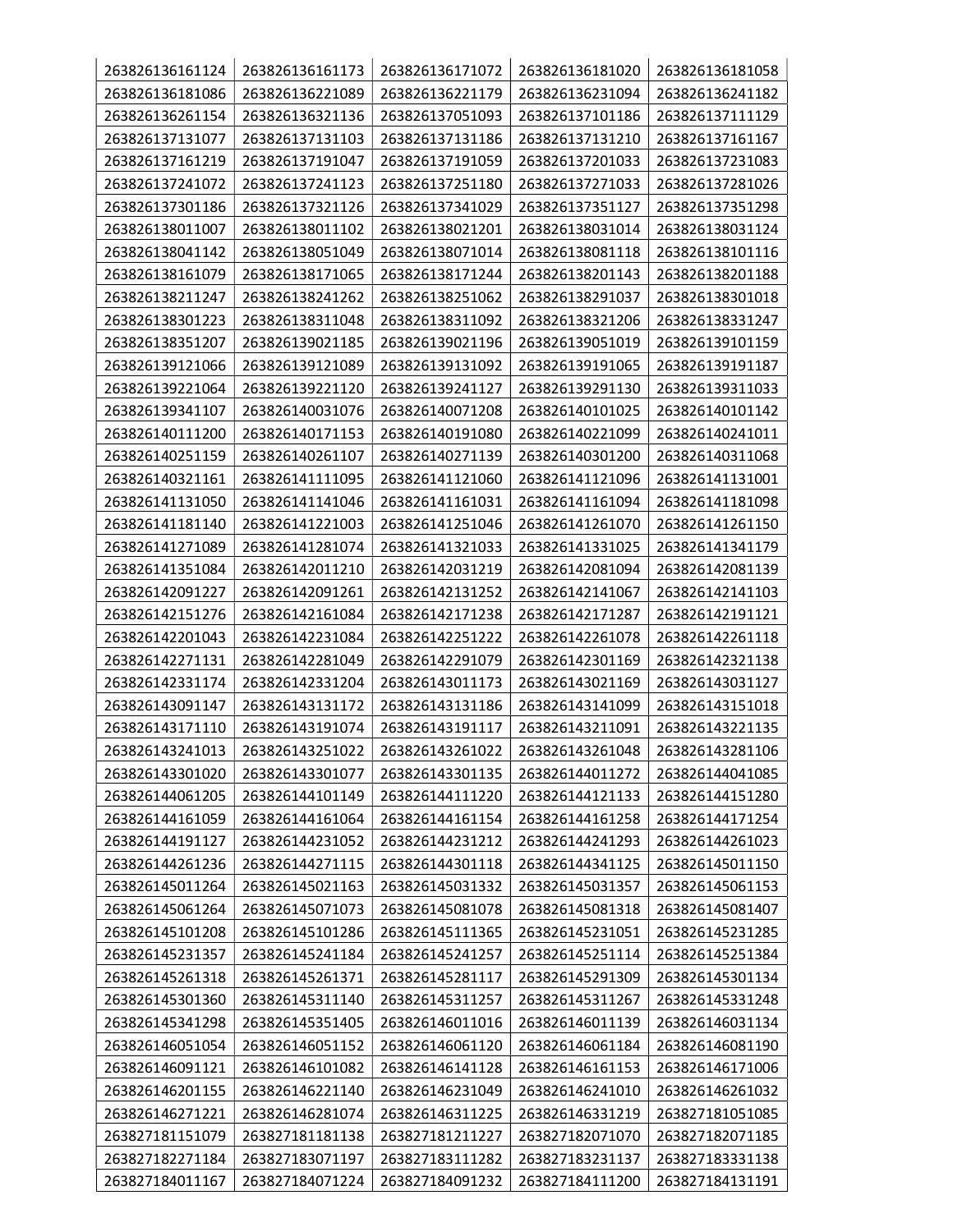| 263827184151253 | 263827184191098 | 263827184201180 | 263827184221205 | 263827184261301 |
|-----------------|-----------------|-----------------|-----------------|-----------------|
| 263827185071305 | 263827185091135 | 263827185201306 | 263827185211171 | 263827186011095 |
| 263827186021047 | 263827186031110 | 263827186051136 | 263827186131087 | 263827186201227 |
| 263827186291121 | 263827186301250 | 263827187021198 | 263827187051214 | 263827187181278 |
| 263827187231068 | 263827187251156 | 263827187271282 | 263827187321200 | 263827188031308 |
| 263827188091198 | 263827188111409 | 263827188171019 | 263827188171248 | 263827188221005 |
| 263827188221083 | 263827188261118 | 263827188311126 | 263827188311214 | 263827188341358 |
| 263827188351306 | 263827189061202 | 263827189111307 | 263827189131012 | 263827189191167 |
| 263827189321155 | 263827429081222 | 263827429101248 | 263827429111030 | 263827429161103 |
| 263827429191231 | 263827429351034 | 263828342021278 | 263828353211076 | 263829208321181 |

# End of the list

# Total number of candidates shortlisted: 475

|              |                  |           | Community & ESM Cut off Merit Index for Various Categories of Posts |           |            |            |           |        |            |  |  |  |
|--------------|------------------|-----------|---------------------------------------------------------------------|-----------|------------|------------|-----------|--------|------------|--|--|--|
| CAT_N        | <b>RAILWAY/P</b> |           |                                                                     |           |            | <b>ESM</b> |           |        |            |  |  |  |
| O            | U                | <b>UR</b> | <b>SC</b>                                                           | <b>ST</b> | <b>OBC</b> | <b>UR</b>  | <b>SC</b> | S<br>т | <b>OBC</b> |  |  |  |
| $\mathbf{1}$ | <b>ECR</b>       | 557.53866 | 427.94576                                                           | 281.41637 | 547.60831  | 358.62861  |           |        |            |  |  |  |
| 2            | <b>ECR</b>       |           | 452.05614                                                           |           |            |            |           |        |            |  |  |  |
| 3            | <b>ECR</b>       | 539.45591 | 412.90873                                                           | 284.62346 | 525.15843  |            |           |        |            |  |  |  |
| 12           | <b>ECR</b>       | 560.28187 | 452.36313                                                           |           | 548.61512  |            |           |        | 335.80166  |  |  |  |
| 13           | <b>ECR</b>       | 554.44863 | 452.36313                                                           | 359.02788 | 536.44216  |            |           |        |            |  |  |  |
| 14           | <b>ECR</b>       | 615.45049 | 531.54696                                                           | 467.98372 | 619.30695  | 392.62049  | 316.89252 |        | 241.69834  |  |  |  |
| 15           | <b>ECR</b>       | 615.45049 | 548.93065                                                           | 457.81352 | 625.62058  | 366.175    |           |        | 407.22344  |  |  |  |
| 17           | <b>ECR</b>       | 622.12596 |                                                                     |           |            |            |           |        |            |  |  |  |
| 18           | ECR              | 627.95028 |                                                                     |           | 618.96619  |            |           |        |            |  |  |  |
| 42           | <b>ECR</b>       | 628.70149 | 570.2897                                                            | 485.78136 | 640.87061  |            |           |        |            |  |  |  |
| 44           | <b>ECR</b>       | 639.28189 | 567.14237                                                           | 465.44119 | 628.1631   |            |           |        | 348.81165  |  |  |  |
| 53           | <b>ECR</b>       | 628.1631  | 562.05733                                                           | 460.35615 | 645.73826  |            |           |        | 412.04803  |  |  |  |
| 54           | <b>ECR</b>       | 628.1631  | 541.0838                                                            | 458.33376 | 638.43679  |            |           |        | 459.10328  |  |  |  |
| 63           | <b>ECR</b>       | 623.07806 | 545.15765                                                           | 473.06876 | 631.06816  | 531.76117  |           |        | 302.51846  |  |  |  |
| 64           | <b>ECR</b>       | 620.53553 | 540.71692                                                           |           | 645.96086  | 541.80856  |           |        | 401.08332  |  |  |  |
| 67           | ECR              | 622.18804 | 531.54696                                                           | 479.43104 | 625.53714  | 642.18754  |           |        | 373.90999  |  |  |  |
| 68           | <b>ECR</b>       | 567.45916 | 455.36676                                                           |           | 657.13311  | 559.98629  |           |        | 361.95663  |  |  |  |
| 69           | <b>RWP</b>       | 635.85515 | 411.51319                                                           |           | 603.28937  |            |           |        |            |  |  |  |

# Cut off Merit Index for Various Categories of Posts

| PwBD -R Cut off Merit Index for Various Categories of Posts |                   |   |     |      |             |   |        |   |                |   |         |   |           |    |      |   |             |   |      |   |           |  |
|-------------------------------------------------------------|-------------------|---|-----|------|-------------|---|--------|---|----------------|---|---------|---|-----------|----|------|---|-------------|---|------|---|-----------|--|
|                                                             |                   |   |     | R-VI |             |   | $R-HI$ |   |                |   | $R$ -LD |   |           |    | R-OD |   |             |   | R-MD |   |           |  |
| CAT_NO                                                      | <b>RAILWAY/PU</b> | ÷ | ့္တ | 氛    | $rac{6}{2}$ | ÷ | ွှ     | 易 | B <sub>S</sub> | 旨 | ွှ      | 局 | OBC       | ã. | ွှ   | 员 | $rac{6}{2}$ | ÷ | S.   | 员 | <b>BC</b> |  |
|                                                             | ECR               |   |     |      |             |   |        |   |                |   |         |   |           |    |      |   |             |   |      |   |           |  |
| $\overline{2}$                                              | ECR               |   |     |      |             |   |        |   |                |   |         |   |           |    |      |   |             |   |      |   |           |  |
| 3                                                           | ECR               |   |     |      |             |   |        |   |                |   |         |   |           |    |      |   |             |   |      |   |           |  |
| 12                                                          | ECR               |   |     |      |             |   |        |   |                |   |         |   |           |    |      |   |             |   |      |   |           |  |
| 13                                                          | ECR               |   |     |      |             |   |        |   |                |   |         |   |           |    |      |   |             |   |      |   |           |  |
| 14                                                          | ECR               |   |     |      |             |   |        |   |                |   |         |   | 498.26967 |    |      |   |             |   |      |   |           |  |
| 15                                                          | ECR               |   |     |      |             |   |        |   |                |   |         |   | 440.01576 |    |      |   |             |   |      |   |           |  |
| 17                                                          | <b>ECR</b>        |   |     |      |             |   |        |   |                |   |         |   |           |    |      |   |             |   |      |   |           |  |